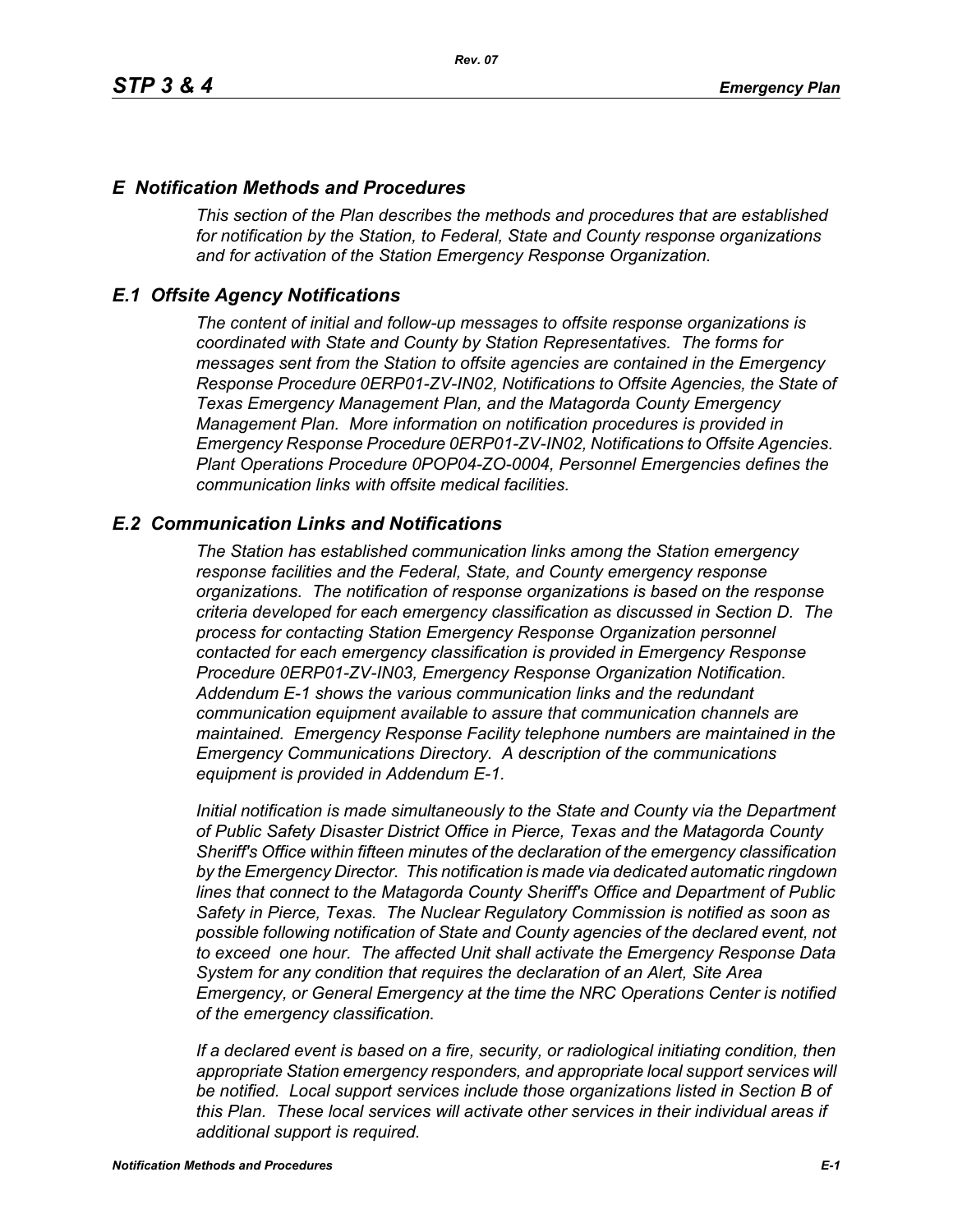# *E.2.1 Unusual Event*

*For an Unusual Event, emergency classification, the Shift Supervisor serving as Emergency Director, will initiate notifications in accordance with Emergency Response Procedure 0ERP01-ZV-IN02, Notifications to Offsite Agencies, and 0ERP01-ZV-IN03, Emergency Response Organization Notification. These procedures are prepared to meet the requirements of Code of Federal Regulations, Title 10, Part 20.2202 or 50.72.*

# *E.2.2 Alert*

*For an Alert emergency classification, the Emergency Director will initiate notifications in accordance with Emergency Response Procedure 0ERP01-ZV-IN02, Notifications to Offsite Agencies, and augment the onshift duty complement using 0ERP01-ZV-IN03, Emergency Response Organization Notification. The Station Emergency Response Organization will be notified and requested to report to their respective Emergency Response Facilities. The Operations Support Center and the Technical Support Center will be activated. The Emergency Operations Facility and Joint Information Center are staffed as a precautionary action, and may be activated at the discretion of the Emergency Director. Dose projection capability is provided in the Emergency Operations Facility at an Alert. Personnel in the Emergency Operations Facility act in a support role to the Technical Support Center. The purpose of this emergency classification is to provide early and prompt notification of minor events which could lead to more serious consequences given operator error or equipment*  failure, or which may be indicative of more serious conditions that are not yet fully *realized.*

# *E.2.3 Site Area Emergency*

*For a Site Area Emergency classification, the Emergency Director will initiate notifications in accordance with Emergency Response Procedure 0ERP01-ZV-IN02, Notifications to Offsite Agencies, and augment the activated ERO staff utilizing 0ERP01-ZV-IN03, Emergency Response Organization Notification. Members of the Station Emergency Response Organization are notified and requested to report to their respective emergency response facilities which are activated at the Site Area Emergency. The emergency classification reflects conditions where full mobilization of emergency personnel is indicated, as well as, the dispatch of Offsite Field Teams with associated communications.*

*The Department of State Health Services, shall establish communications with the Matagorda County Emergency Management Organization, the Texas Department of Public Safety, the Governor's Division of Emergency Management, and the Station.* 

*The Department of State Health Services, may activate its Radiological Response Organization and dispatch Radiological Response Teams to the site environs to perform radiological monitoring and environmental impact assessment. The Emergency Management Council is activated upon notification of the declared event by the Station. The Department of State Health Services may dispatch a mobile environmental analysis and sampling vehicle to the Staging Area at the Bay City Civic Center to assist the Radiological Response Teams.*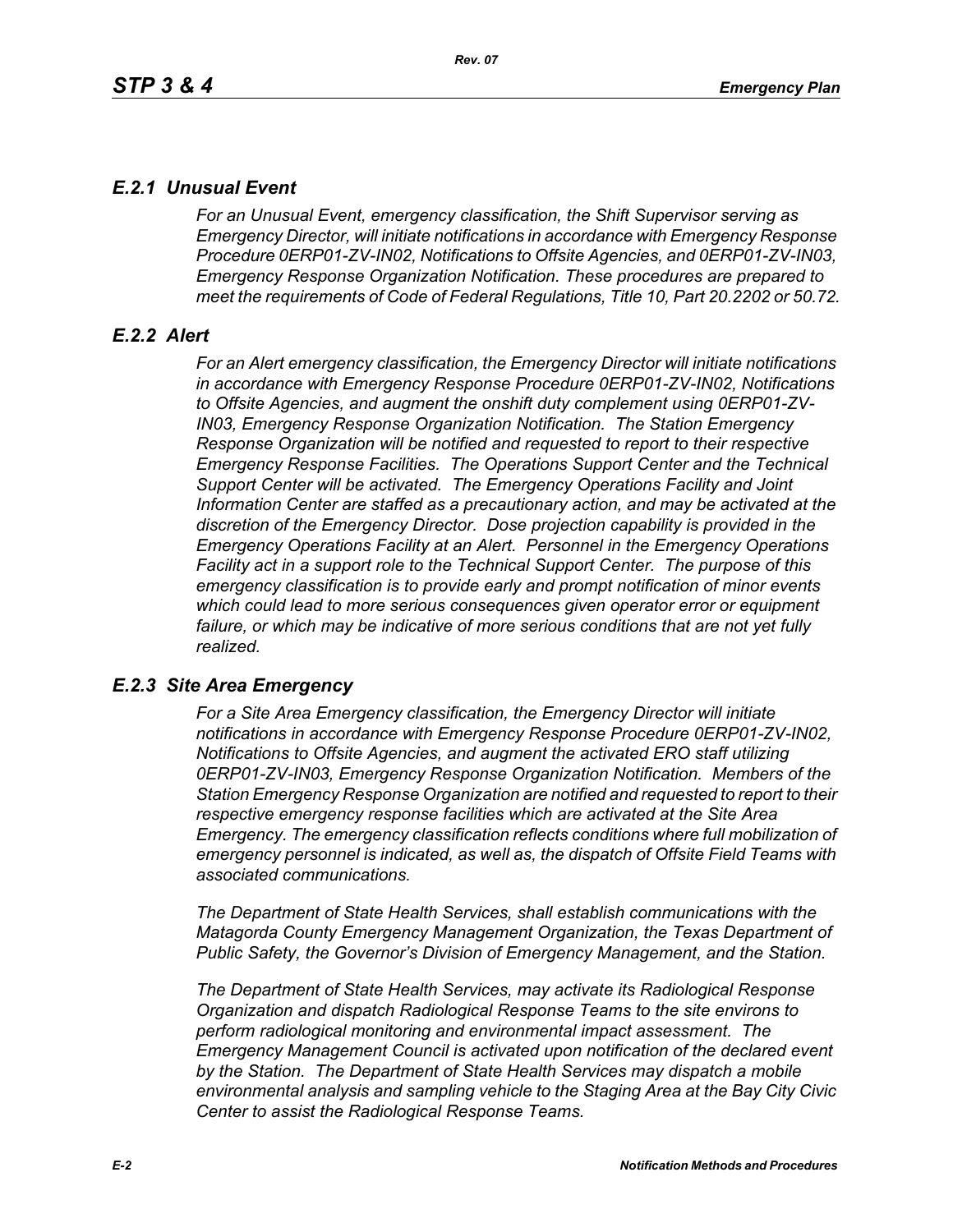# *E.2.4 General Emergency*

*For a General Emergency classification, the Emergency Director will initiate notifications in accordance with Emergency Response Procedure 0ERP01-ZV-IN02, Notifications to Offsite Agencies, and notify Emergency Response Organization personnel utilizing 0ERP01-ZV-IN03, Emergency Response Organization Notification. The entire Station Emergency Response Organization is notified and directed to report to their respective emergency response facilities. The emergency classification reflects conditions requiring immediate implementation of appropriate predetermined protective actions.*

*The Department of State Health Services, shall establish communications with the Matagorda County Emergency Management Organization, the Texas Department of Public Safety, the Governor's Division of Emergency Management, and the Station.*

*The Department of State Health Services, may activate its Radiological Response Organization and dispatch Radiological Response Teams to the site environs to perform radiological monitoring and environmental impact assessment. The Department of Public Safety may provide escort for the Department of State Health Services, Radiological Response Team personnel. The Emergency Management Council is activated upon notification of the declared event by the Station. The Department of State Health Services will dispatch a mobile environmental analysis and sampling vehicle to the Staging Area at the Bay City Civic Center to assist the Radiological Response Teams.*

### *E.3 Notification of the General Public*

*The general public (resident and transient population) will be notified of an Unusual Event through press releases, radio broadcasts, and other news media. The general public will be notified of Alert or higher declarations through news advisories and/or Emergency Alert System messages prepared by Matagorda County Emergency Management officials. During emergencies that may require the implementation of protective actions, the general public will be alerted by the Prompt Notification System, which consists of alert radios, warning sirens, and news advisories and/or Emergency Alert System messages. This system is designed to enable the County authorities to notify essentially all of the population within the Emergency Planning Zone within about fifteen minutes.* 

*Sirens are utilized to alert the more densely populated areas identified on Figure E-1. This system was designed considering the Federal Emergency Management Agency's Outdoor Warning System Guide (CPG-17), Federal Emergency Management Agency - Report-10, and the Nuclear Regulatory Commission's guidance presented in NUREG-0654/FEMA-REP-1, Rev. 1. All sirens have a single tone, two signal capability with a required signal duration of at least three minutes. The siren system is activated from the Matagorda County Sheriff's Office, or from the Station Emergency Operations Facility; individual sirens can be activated singularly at the individual siren location. The Station is responsible for the maintenance and routine testing of the siren system in accordance with NUREG 0654/Federal Emergency Management Agency Report-1 and the siren manufacturer's technical manual.*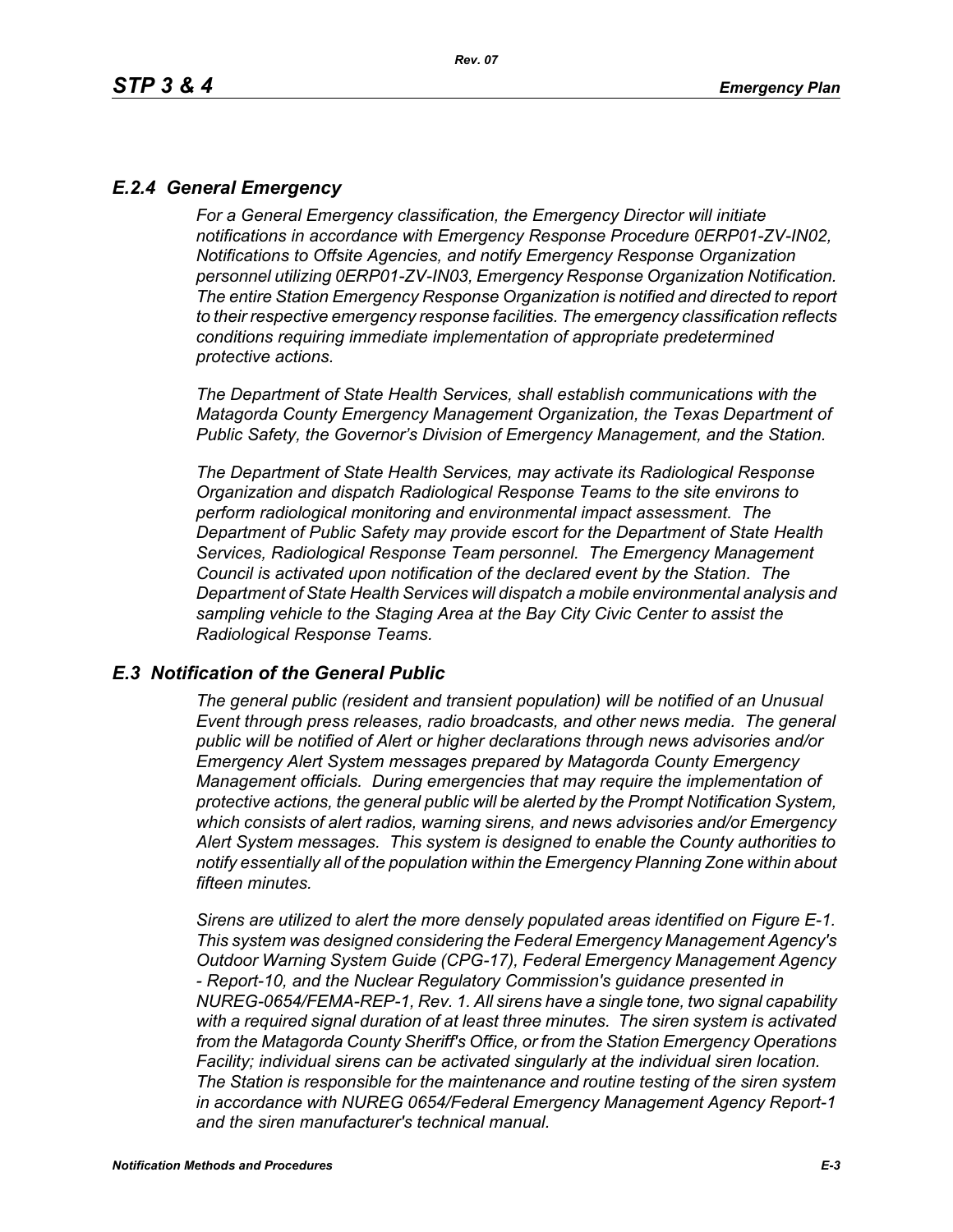*Deficiencies that are identified in the routine testing of the siren subsystem shall be corrected in an expedient manner not to exceed four months [10CFR50.54(s)(2)]. During this period of time, alternate notification methods shall be provided for residents within the siren's coverage, if the deficiency renders a siren out-of-service. This service is described in Matagorda County Emergency Management Plan Procedures.*

*The warning sirens and alert radios are activated by radio signal. The primary activation point is the Matagorda County Sheriff's Office. The sirens are activated by radio directly from the Sheriff's Office. The alert radios are activated by an Emergency Alert System signal from KMKS FM Radio Station in Bay City based on direction from Matagorda County Emergency Management officials. This service to the general public is provided 24 hours per day to accommodate day or night activation's. The secondary control point for the siren system is the Station Emergency Operations Facility. The siren system will be activated at the secondary control point only as directed by the Matagorda County Emergency Management officials and as approved by the Emergency Director.* 

*Reasonable efforts shall be made to provide alert radios to residences within the ten mile emergency planning zone that are outside the effective coverage area of the siren system, as well as to major businesses, recreational areas and schools within the ten mile emergency planning zone. The alert radios are tested on a regular basis with activation of the test signal for the Emergency Alert System. Radios have a battery backup provision in the event of power failure. Instructions for use accompany the radio package. Maintenance and documentation is the responsibility of the Station.* 

*The public receives instructions periodically that they are to tune to their local Emergency Alert System radio station, KMKS FM Radio, for emergency instructions whenever the sirens or alert radios are activated. The Emergency Alert Messages originate from Matagorda County officials.* 

### *E.4 Matagorda County Instructions to the Public*

*Matagorda County Emergency Management officials may use preformatted messages which give instructions to the public regarding specific protective actions to be taken by occupants of affected areas, if protective actions become necessary. Typical text for the messages are provided in the Matagorda County Emergency Management Plan Procedures. The Station has established notification methods and will provide information to Matagorda County that will allow officials of Matagorda County to make decisions on the appropriate public warning messages to be broadcast via the Emergency Alert System.*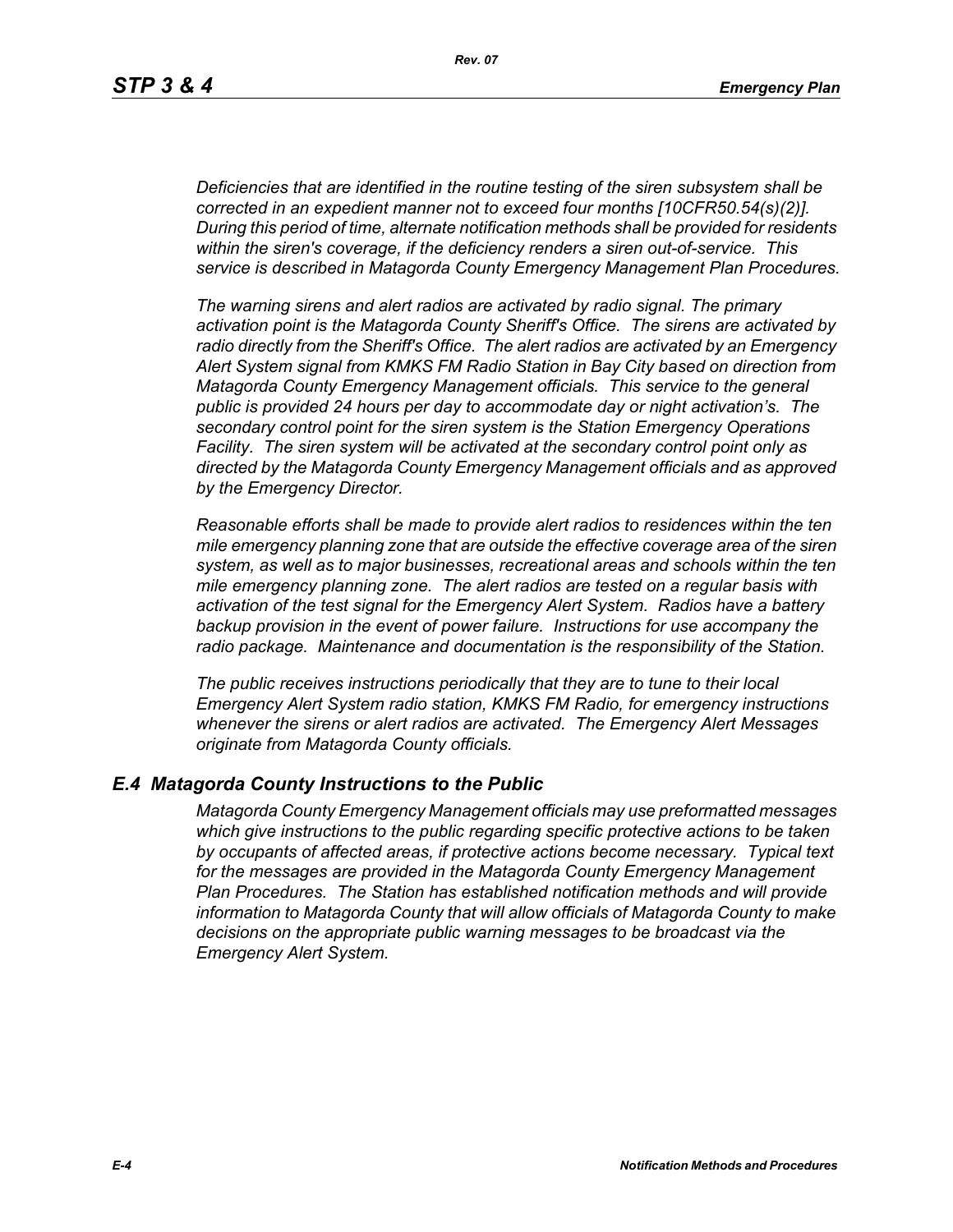# *Addendum E-1 Emergency Response Facilities Communications Page 1 of 3*

# *1.0 Function*

*The communications systems are designed to provide rapid and efficient communications required for operation and administration of the plant under all operating and emergency conditions. The diverse subsystems provided assure that adequate onsite and offsite communications are available to support orderly plant operation, shutdown, firefighting, and evacuation. In addition, attention is given to maintaining contact with the Matagorda County Sheriff's Office, the Department of Public Safety Disaster District in Pierce, Texas, and the Nuclear Regulatory Commission.*

## *2.0 Design Bases*

*The communications systems are not safety related and have no safety design bases. Failure of these systems shall not compromise any safety-related system nor require a plant shutdown.*

*The communications systems are designed to provide effective onsite and offsite communications. It allows operation and administration of the plant during all modes of operation.*

### *3.0 Description*

### *3.1 The following typical subsystems are provided:*

- *Telephone System*
- *Public Address (paging/alarm system)*
- *Maintenance Jack System*
- *Two-way Radio System*
- *Radio Paging System (beeper)*
- *Communications Console*
- *Satellite Telephone*
- *Emergency Notification & Response System (ENRS)*

## *3.1.1 Onsite Communications Systems*

#### *3.1.1.1 Telephone System*

*The telephone system is a Public Branch Exchange system that provides dial access to General Telephone Company of the Southwest in the Palacios central office, and microwave circuits to Bay City and Houston. The system has an independent, automatic starting and switching, backup power source. Additionally, dial*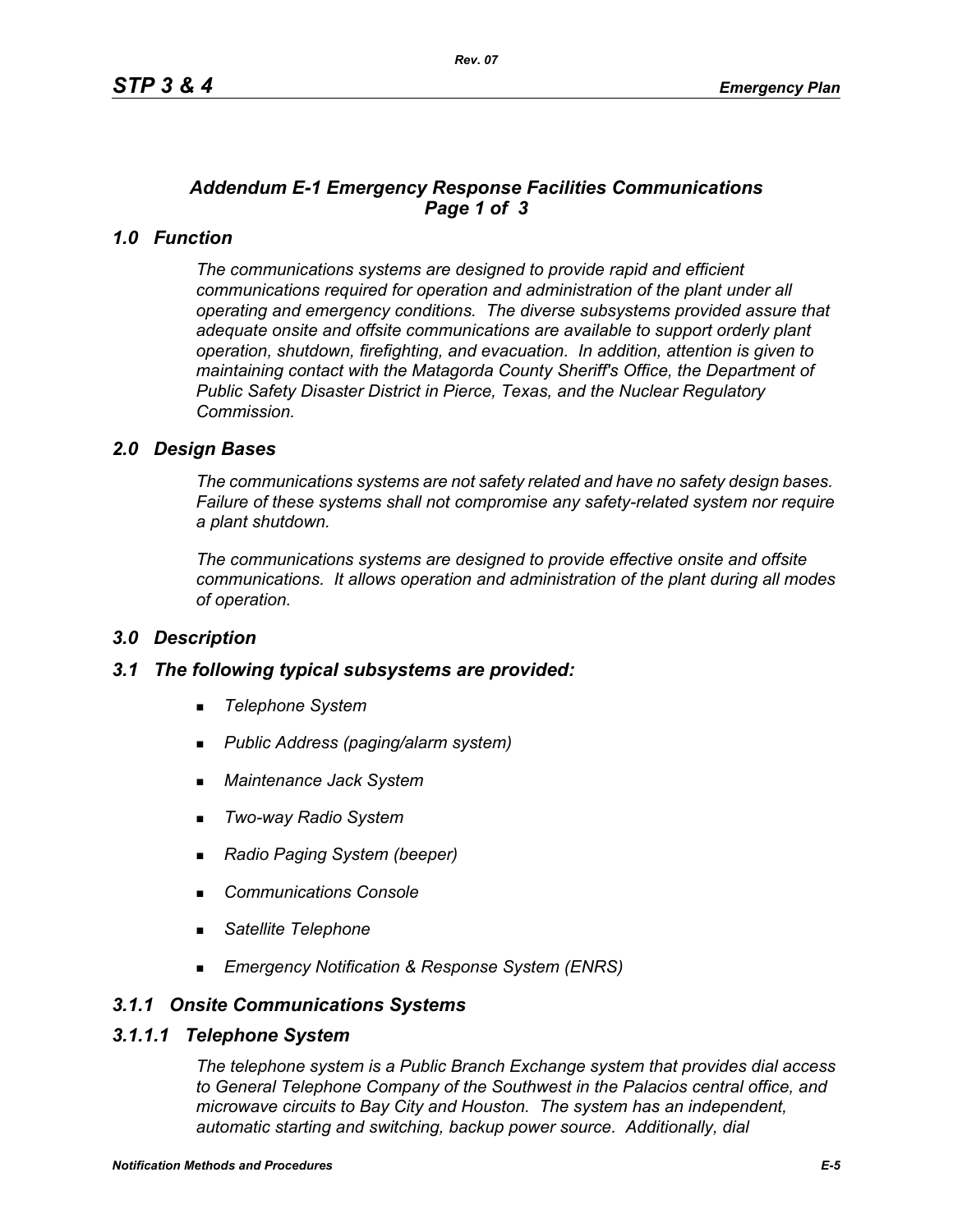# *Addendum E-1 Emergency Response Facilities Communications Page 2 of 3*

*access to the plant voice paging system, the radio paging system (beeper) and telecopiers is provided.*

# *3.1.1.2 Public Address (Paging/Alarm System)*

*The voice paging and alarm system is provided to transmit routine messages, and emergency signals, such as fire, plant evacuation, and radiation emergency alarms. Flashing lights are provided in high noise areas inside plant buildings.*

## *3.1.1.3 Maintenance Jack System*

*Telephone jack stations are provided throughout the plant for operating convenience during repair, operation, and maintenance of equipment required for safe shutdown.* 

*Two-Way Radio System Radio repeater base stations provide communication between control base stations, mobile units and hand-held portable radios within the plant area. Self-contained batteries power hand-held portables.* 

# *3.1.1.4 Radio Paging System (Beeper)*

*The radio paging system includes a fixed transmitter and receives only portable units. The pager system is a tone system that may be activated from plant telephones or from offsite touch-tone telephones.* 

### *3.1.1.5 Communications Consoles*

*The communications consoles provide plant operators with access to the telephone system, two-way radio channels, radio paging systems, and the public address systems. Plant emergency and fire alarm signals are activated from designated communications consoles.*

# *3.1.1.6 Emergency Notification & Response System (ENRS)*

*ENRS is an offsite automated computer operated system used for ERO pager activation and AutoDial Telephone notification of declared emergencies. This system maintains a redundant system in case of a primary system failure. A backup to the offsite automated computer system consists of activation of all STPNOC ERO pagers.*

### *3.1.2 Offsite Communications Systems*

*Access to the nationwide dial telephone network is through the local telephone exchange at Palacios, Texas. The exchange is owned and operated by General Telephone Company of the Southwest. The Center Point Energy microwave system also provides communication circuits into Houston. Offsite communication with the commercial telephone network is established via these circuits and can be accessed from both the Control Rooms, both Technical Support Centers, and the Emergency Operations Facility.*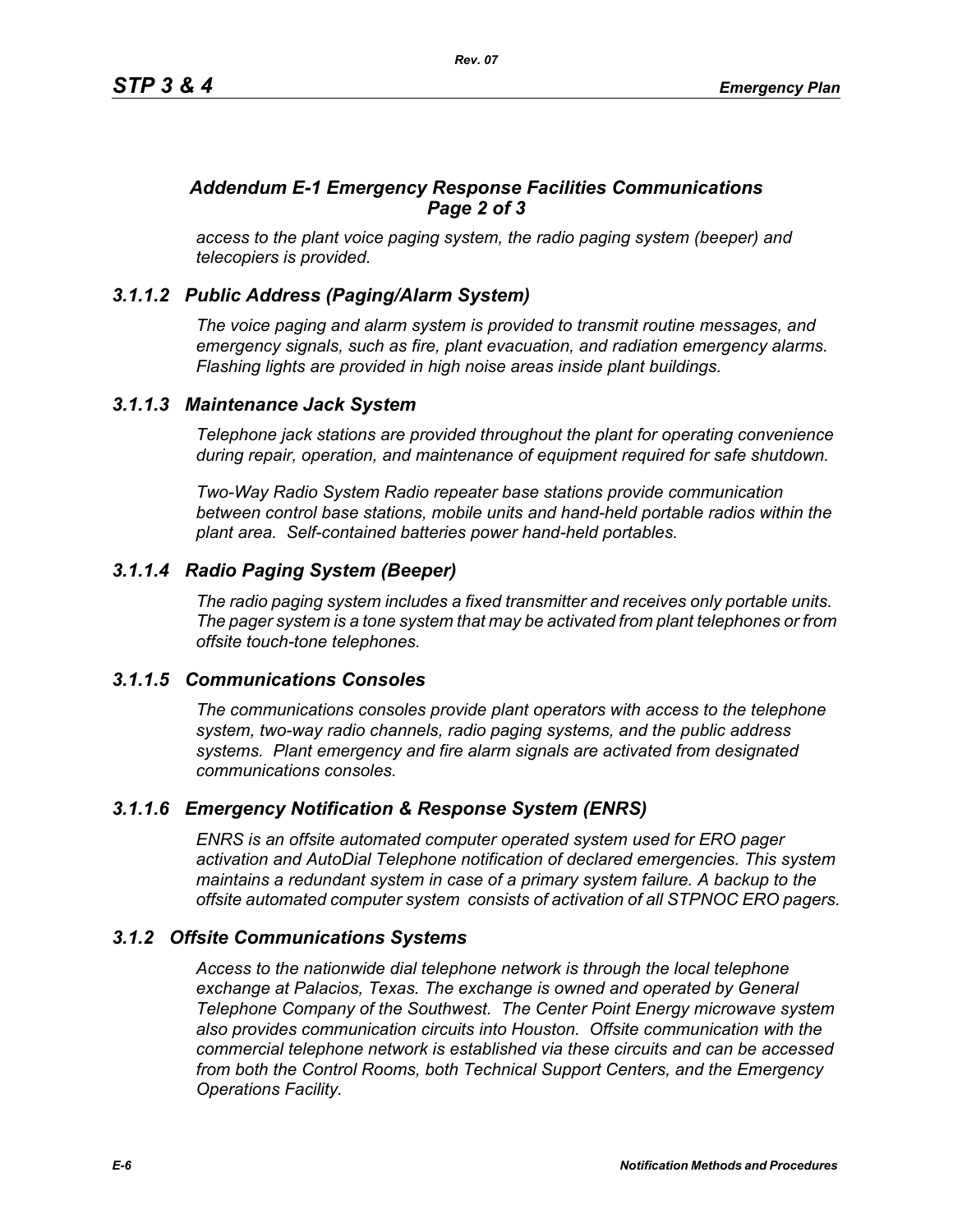## *Addendum E-1 Emergency Response Facilities Communications Page 3 of 3*

*Dedicated automatic ringdown lines allow immediate and direct contact with the Matagorda County Sheriff's Office and the Texas Department of Public Safety, Disaster District Sub 2C in Pierce.*

 *The Federal Telephone System (FTS) 2001 is a dedicated telephone system for establishing contact with the Nuclear Regulatory Commission Operations Center in Rockville, Maryland. This telephone circuit is also known as the Emergency Notification System.*

*The Health Physics Network, another Federal Telephone System (FTS) 2001 dedicated telephone system, is designed to provide communications with the NRC Health Physics Section and/or other nuclear power plants during a declared emergency or drill/exercise.*

*Special telephone service circuits allow immediate and direct contact with the STP Coordinator.*

*A satellite telephone is maintained in the Control Rooms. This telephone can be operated on Alternating Current or Direct Current power and provides worldwide access via satellite in case of a total loss of all telephone capability to the Station and/or surrounding area.*

### *3.2 Operation*

*The communications systems are designed to allow contact among plant personnel, and plant-to-offsite communications during normal and emergency conditions.Station procedure 0PGP05-ZV-0011, Emergency Communications, provides guidance regarding the operation of the Emergency Communication systems when responding to an emergency or drill/exercise. Station procedures 0PGP05-ZV-0002, Emergency Response Activities Schedule, and 0PGP07-ZA-0011, Communication Systems, provide details on the maintenance and testing requirements for the communication systems.*

### *3.3 Systems Interface*

*The telephone system provides interface between incoming telephone lines, the microwave system, plant voice paging system, radio-paging system, communications consoles and other associated equipment. The communications consoles interface with the telephone system, the radio system, and the plant voice paging system. Radio and telephone equipment used in the Technical Support Centers and Emergency Operations Facility are powered from separate non-Class 1E diesel generator-backed busses. Refer to Figure E-2, Typical Emergency Response Facilities Communications Pathway.*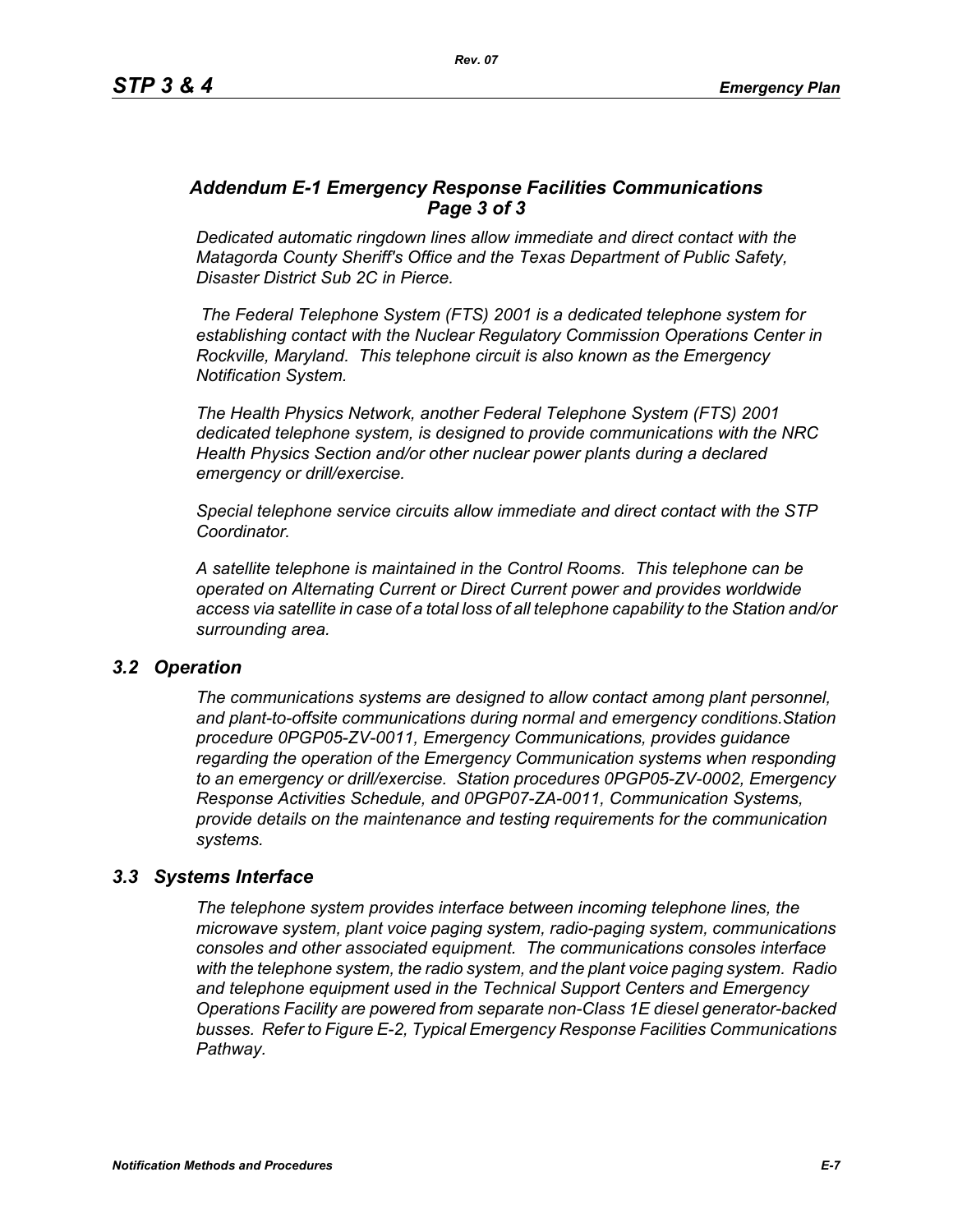

*Rev. 07*

*STP 3 & 4*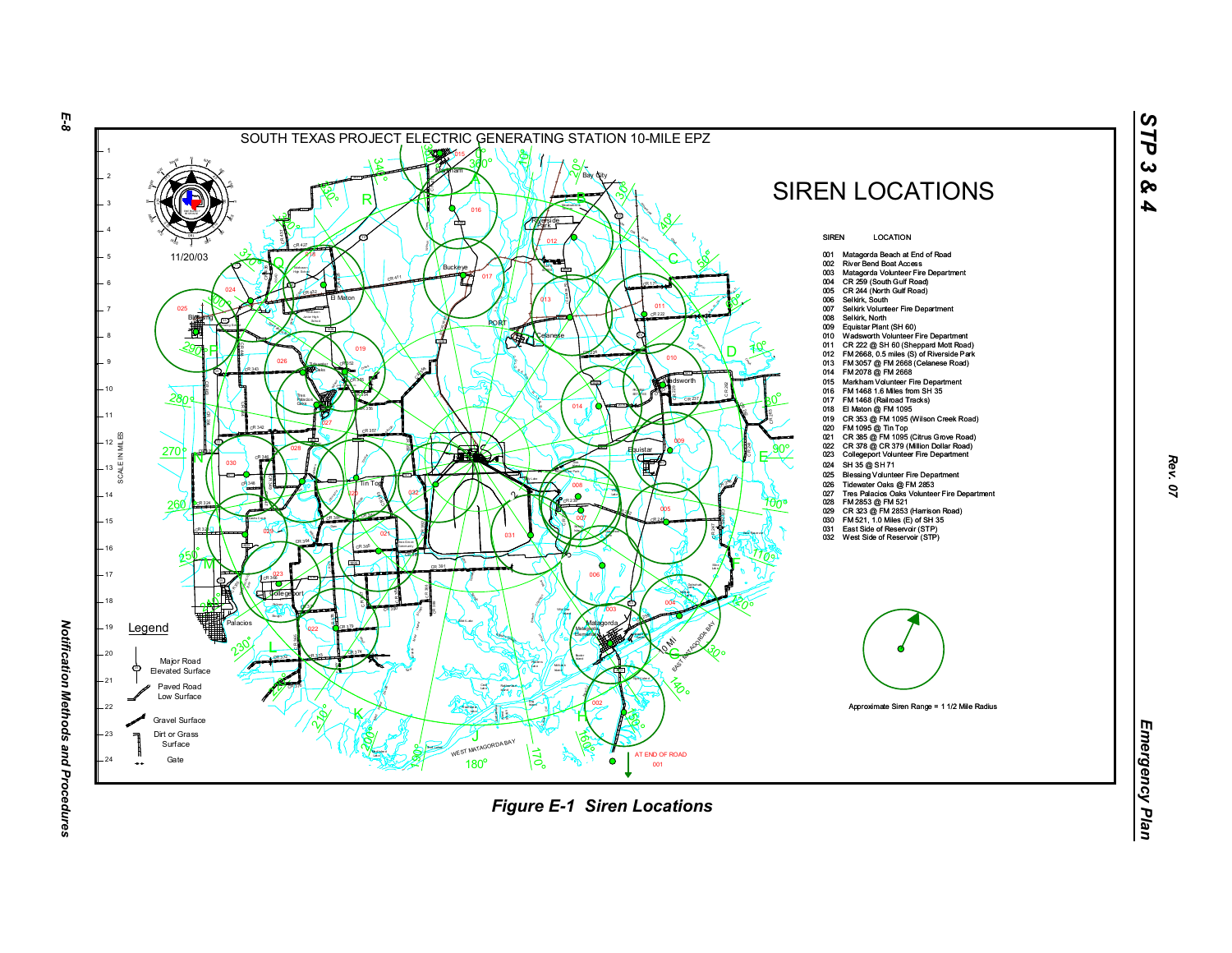

*Figure E-2 Typical Emergency Response Facilities Communications Pathway*